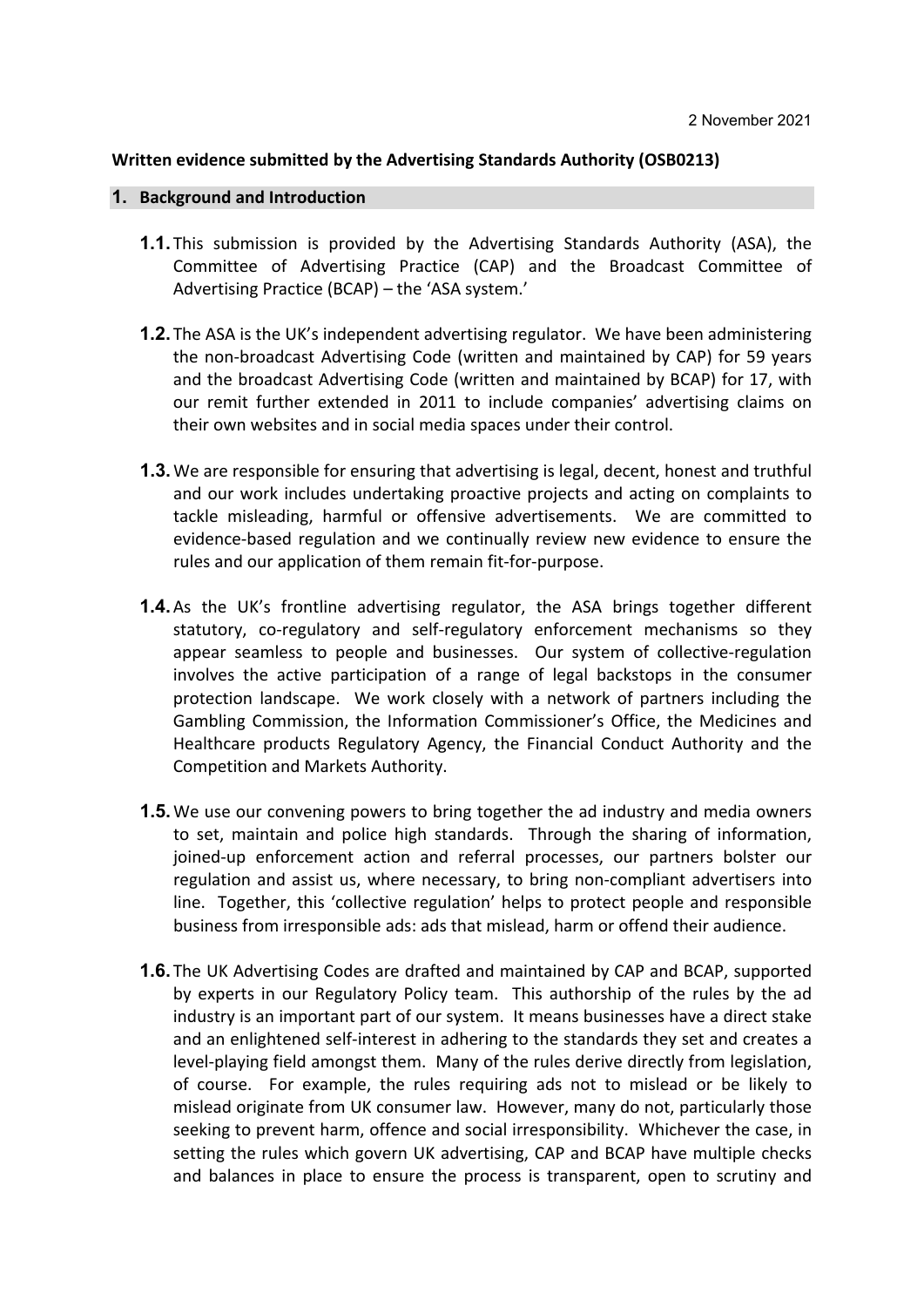follows the principles of good regulation. From calls for evidence and public consultations on rule changes, having an independent consumer panel advising CAP and BCAP, Ofcom signing off on BCAP rule changes and, ultimately, the ASA System's processes being open to judicial review. All to ensure the system is wholly accountable to everyone with a stake in advertising.

- **1.7.**In addition to investigating ads, we also provide a wealth of training and advice services (most of which are free) for advertisers, agencies and media to help them understand their responsibilities under the Codes and to ensure that fewer problem ads appear in the first place. CAP and BCAP provided 722,523 pieces of advice and training in 2020.
- **1.8.** The ASA system is providing this supplementary evidence to the Joint Draft Online Safety Bill Committee following our recent oral evidence.

## **2. Supplementary evidence on the Scam Ad Alert System**

- **2.1.** The Scam Ad Alert System, the ASA's quick reporting form for scam ads, is prominent on our website and is also signposted on the Citizen's Advice website and others such as Stop Scams UK. We regularly promote it on our own social media feeds and, from November, we will be running a Google search campaign using ad credits, with the aim of raising awareness and encouraging actionable reports of scam ads.
- **2.2.** Since the launch of the Scam Ad Alert system in June 2020 we have received 2,167 reports of potential scams via our website, and issued 156 Scam Ad Alerts.
- **2.3.**Of the 2,167 reports received:
	- 5% resulted in Scam Ad Alerts
	- 77% were out-of-scope (they were not scam ads, or were not in a paid-for space)
	- 18% were rejected for lacking sufficient information (URL/clickstring/screenshot) for a Scam Ad Alert.
- **2.4.**Where reports are out of scope we will always assess whether they include information we should act upon in some other way or share with another body. This includes in a small number of cases providing information to individual platforms or networks about suspicious paid for ads and, occasionally, non-paid for content.
- **2.5.**We ask the platform or network, on which the ad was seen, to provide us with an assurance within 48 hours that the ad has been removed. In many cases we receive their assurance more quickly than that. When we conducted a six month review of the Scam Ad Alert system we found that the platforms responded to our alerts within 48 hours (88% of the time) to confirm they had removed the reported scam ads. Many scam ads we see are similar in appearance. Scammers publish ads from many different accounts, they tend to replicate ad content used by other scammers